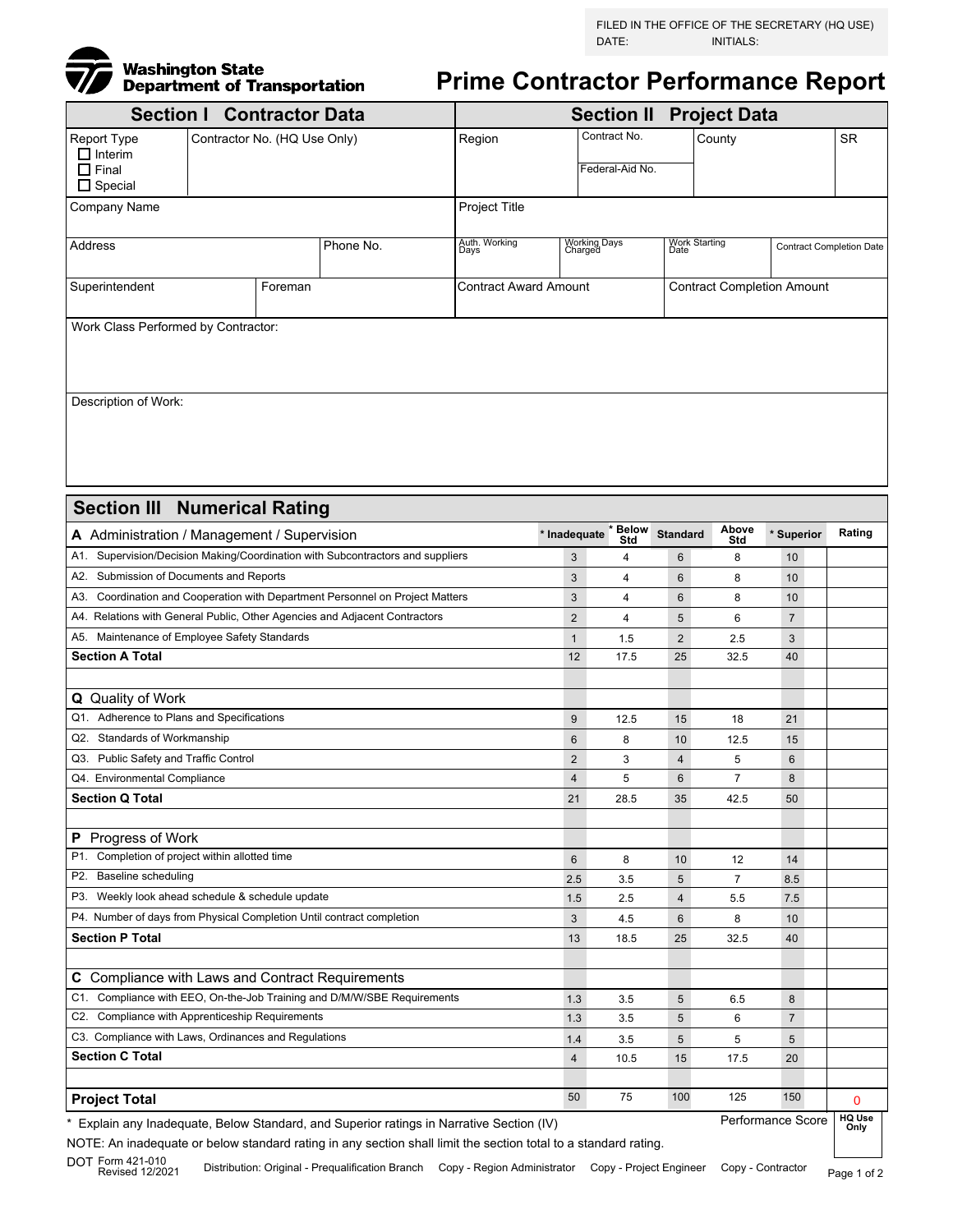Contract No.

## **Section IV Narrative Rating**

**A General Elements** Enter comments that describe the contractor's overall performance and provide background data on the project.

**B Below Standard Elements** Enter comments here to substantiate below standard ratings. (See Instructions)

**C Superior Elements** Enter comments here to substantiate superior ratings. (See Instructions)

## **Section V Authentication and Review**

I certify that I have objectively prepared this report basing it upon data contained in available project records and discussed the report with the contractor.

Project Engineer's Name (Print) Project Engineer's Signature Date

I have reviewed this report for objectivity and accuracy. I have given a copy of this report to the rated contractor and I have advised the contractor that any appeal must be made within twenty (20) calendar days.

Date Copy Given / Mailed to Contractor

Operations Engineer or Designee's Name (Print)

Operations Engineer or Designee's Signature Date

I have reviewed this Contractor Performance Report and make the following comments and changes as cited herein or on attached sheets.

Region Administrator's Name (Print) **Region Administrator's Signature** Date